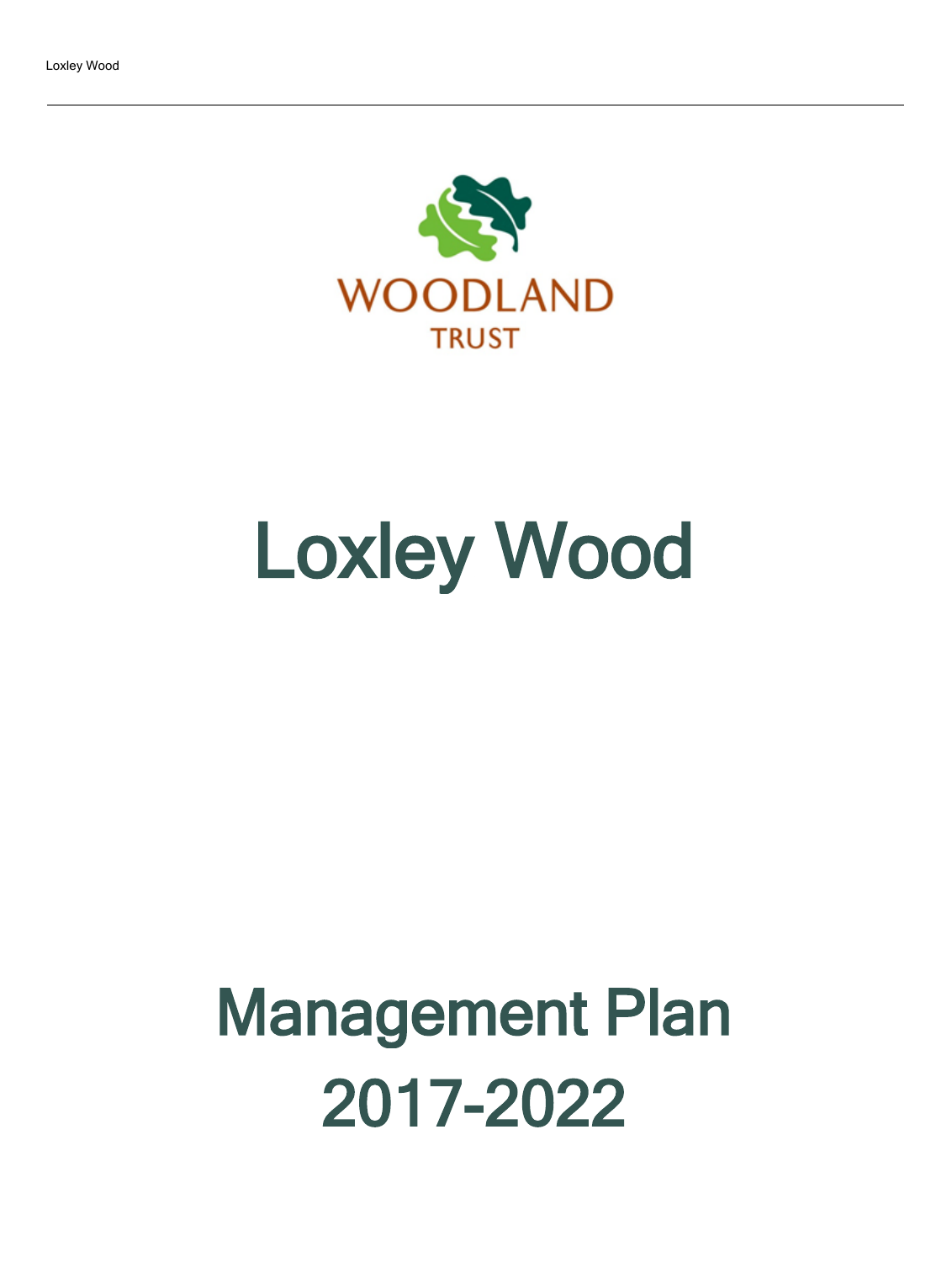### MANAGEMENT PLAN - CONTENTS PAGE

**Introduction** 

Plan review and updating

### Woodland Management Approach

**Summary** 

- 1.0 Site details
- 2.0 Site description
	- 2.1 Summary Description
	- 2.2 Extended Description
- 3.0 Public access information
	- 3.1 Getting there
	- 3.2 Access / Walks
- 4.0 Long term policy
- 5.0 Key Features
	- 5.1 Ancient Woodland Site
	- 5.2 Informal Public Access
- 6.0 Work Programme
- Appendix 1: Compartment descriptions
- Appendix 2: Harvesting operations (20 years)

**Glossary** 

### MAPS

Access Conservation Features Management

ITEM Page No.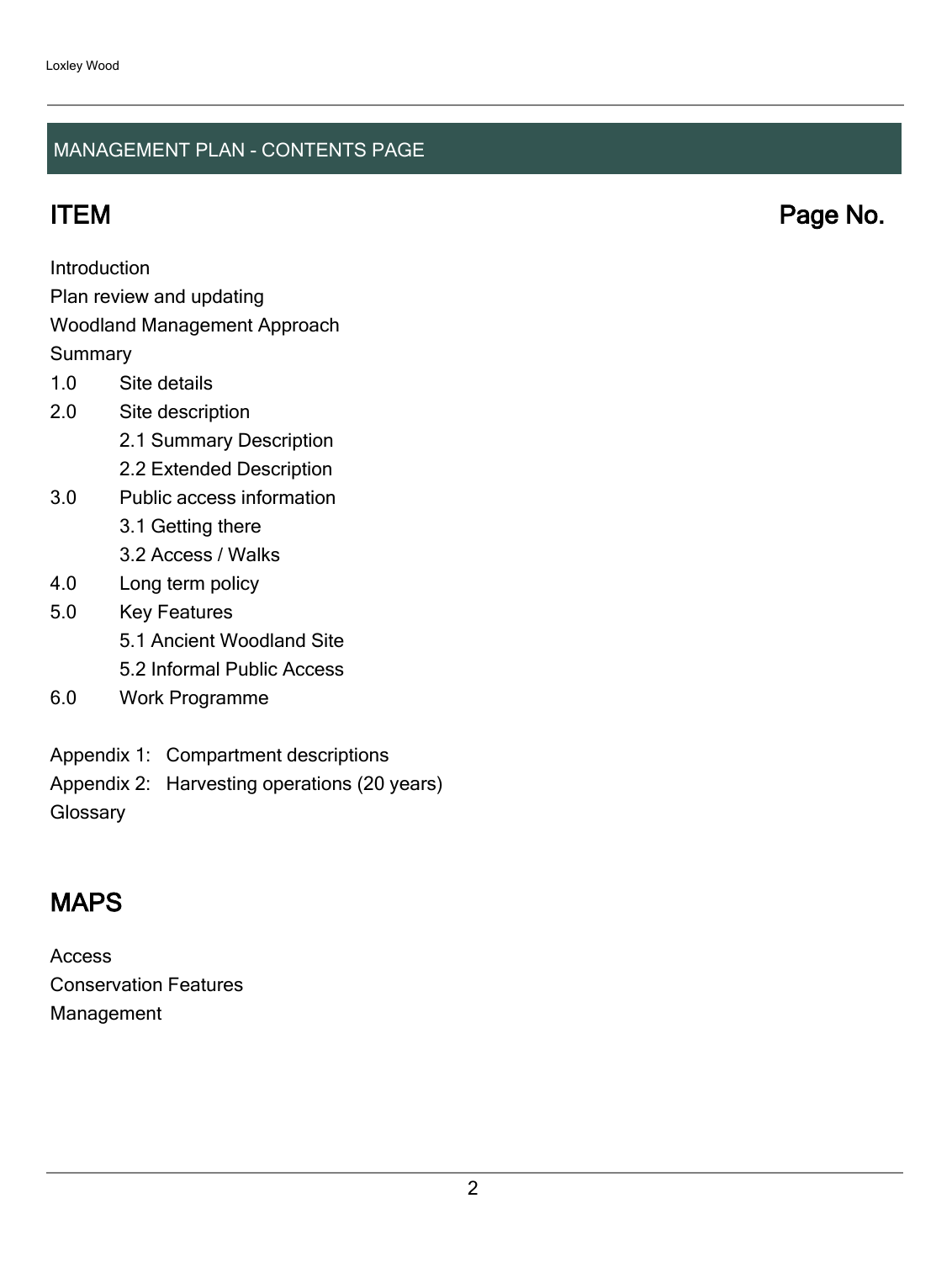### THE WOODLAND TRUST

### INTRODUCTION

The Trust's corporate aims and management approach guide the management of all the Trust's properties, and are described on Page 4. These determine basic management policies and methods, which apply to all sites unless specifically stated otherwise. Such policies include free public access; keeping local people informed of major proposed work; the retention of old trees and dead wood; and a desire for management to be as unobtrusive as possible. The Trust also has available Policy Statements covering a variety of woodland management issues.

The Trust's management plans are based on the identification of Key Features for the site and setting objectives for their management. A monitoring programme (not included in this plan) ensures that these objectives are met and any necessary management works are carried out.

Any legally confidential or sensitive species information about this site is not included in this version of the plan.

### PLAN REVIEW AND UPDATING

The information presented in this Management plan is held in a database which is continuously being amended and updated on our website. Consequently this printed version may quickly become out of date, particularly in relation to the planned work programme and on-going monitoring observations. Please either consult The Woodland Trust website [www.woodlandtrust.org.uk](http://www.woodlandtrust.org.uk/) or contact the Woodland Trust [\(wopsmail@woodlandtrust.org.uk](mailto:wopsmail@woodlandtrust.org.uk)) to confirm

details of the current management programme.

There is a formal review of this plan every 5 years and a summary of monitoring results can be obtained on request.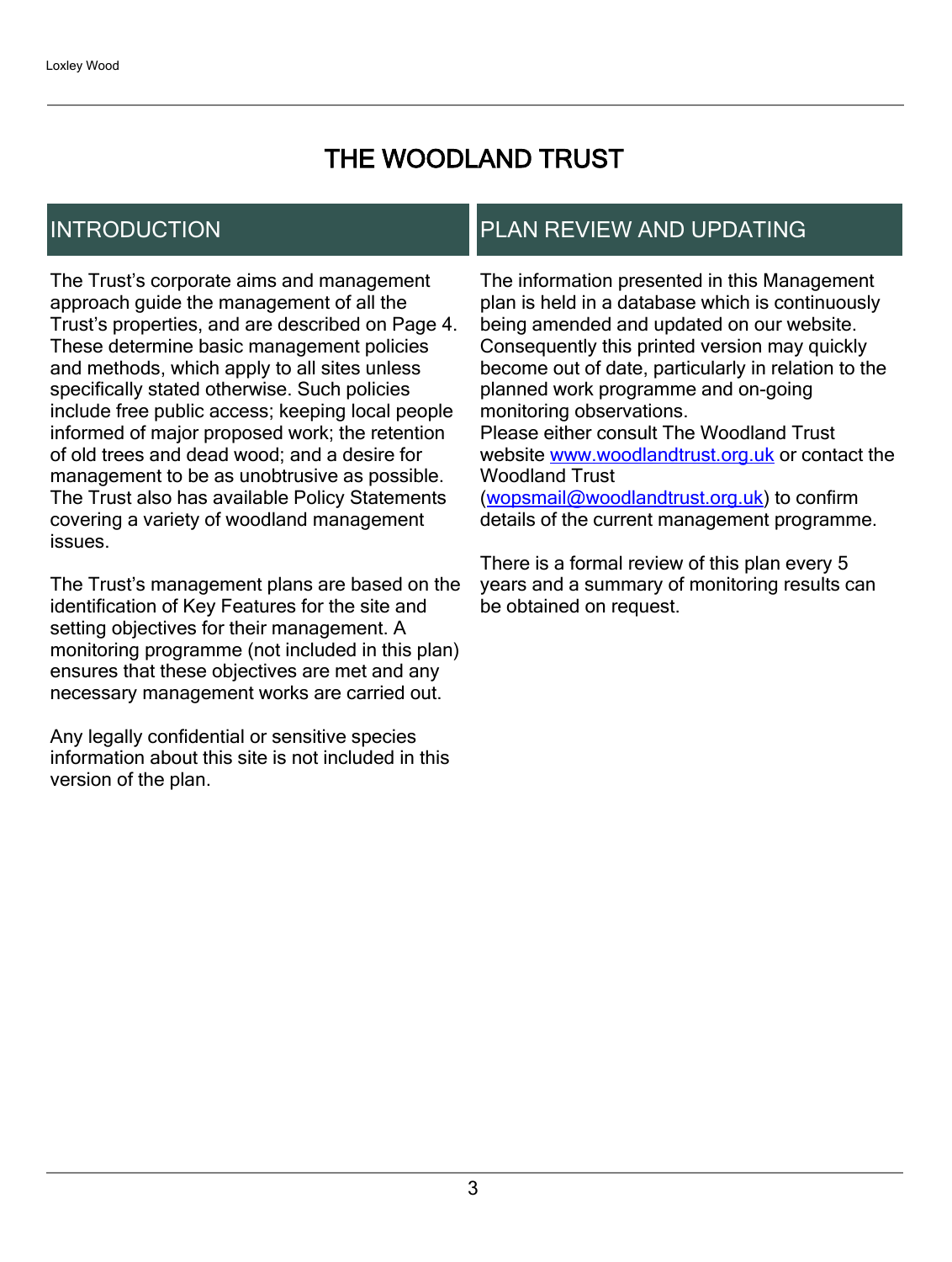### WOODLAND MANAGEMENT APPROACH

The management of our woods is based on our charitable purposes, and is therefore focused on improving woodland biodiversity and increasing peoples' understanding and enjoyment of woodland. Our strategic aims are to:

- Protect native woods, trees and their wildlife for the future
- Work with others to create more native woodlands and places rich in trees
- Inspire everyone to enjoy and value woods and trees

All our sites have a management plan which is freely accessible via our website [www.woodlandtrust.org.uk.](http://www.woodlandtrust.org.uk/) Our woods are managed to the UK Woodland Assurance Standard (UKWAS) and are certified with the Forest Stewardship Council® (FSC®) under licence FSC-C009406 and through independent audit.

In addition to the guidelines below we have specific guidance and policies on issues of woodland management which we review and update from time to time.

We recognise that all woods are different and that the management of our sites should also reflect their local landscape and where appropriate support local projects and initiatives. Guidelines like these provide a necessary overarching framework to guide the management of our sites but such management also requires decisions based on local circumstances and our Site Manager's intimate knowledge of each site.

The following guidelines help to direct our woodland management:

- 1. Our woods are managed to maintain their intrinsic key features of value and to reflect those of the surrounding landscape. We intervene when there is evidence that it is necessary to maintain or improve biodiversity and to further the development of more resilient woods and landscapes.
- 2. We establish new native woodland using both natural regeneration and tree planting, but largely the latter, particularly when there are opportunities for involving people.
- 3. We provide free public access to woods for quiet, informal recreation and our woods are managed to make them accessible, welcoming and safe.
- 4. The long term vision for our non-native plantations on ancient woodland sites is to restore them to predominantly native species composition and semi-natural structure, a vision that equally applies to our secondary woods.
- 5. Existing semi-natural open-ground and freshwater habitats are restored and maintained wherever their management can be sustained and new open ground habitats created where appropriate.
- 6. The heritage and cultural value of sites is taken into account in our management and, in particular, our ancient trees are retained for as long as possible.
- 7. Woods can offer the potential to generate income both from the sustainable harvesting of wood products and the delivery of other services. We will therefore consider the potential to generate income from our estate to help support our aims.
- 8. We work with neighbours, local people, organisations and other stakeholders in developing the management of our woods. We recognise the benefits of local community woodland ownership and management. Where appropriate we allow our woods to be used to support local woodland, conservation, education and access initiatives.
- 9. We use and offer the estate where appropriate, for the purpose of demonstration, evidence gathering and research associated with the conservation, recreational and sustainable management of woodlands. In particular we will develop and maintain a network of long-term monitoring sites across the estate.
- 10 Any activities we undertake will conform to sustainable forest management principles, be appropriate for the site and will be balanced with our primary objectives of enhancing the biodiversity and recreational value of our woods and the wider landscapes.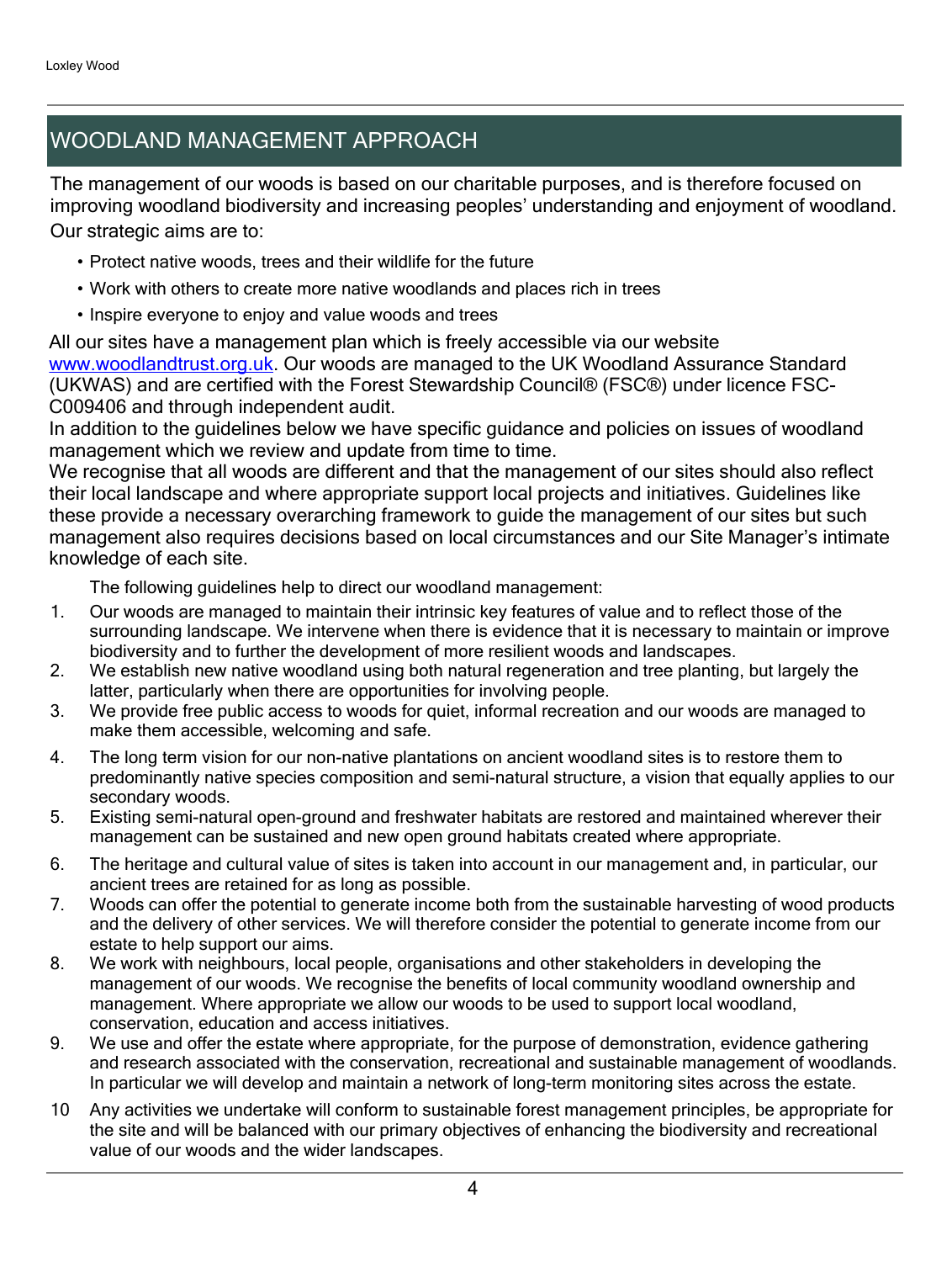### SUMMARY

This public management plan briefly describes the site, specifically mentions information on public access, sets out the long term policy and lists the Key Features which drive management actions. The Key Features are specific to this site - their significance is outlined together with their long (50 year+) and short (5 year) term objectives. The short term objectives are complemented by a detailed Work Programme for the period of this management plan. Detailed compartment descriptions are listed in the appendices which include any major management constraints and designations. A short glossary of technical terms is at the end. The Key Features and general woodland condition of this site are subject to a formal monitoring programme which is maintained in a central database. A summary of monitoring results is available on request.

### 1.0 SITE DETAILS

| Site name:      | Loxley Wood                                                                             |
|-----------------|-----------------------------------------------------------------------------------------|
| Location:       | <b>Shapwick</b>                                                                         |
| Grid reference: | ST408375, OS 1:50,000 Sheet No. 182                                                     |
| Area:           | 21.17 hectares (52.31 acres)                                                            |
| Designations:   | County Wildlife Site (includes SNCI, SINC etc), Planted Ancient<br><b>Woodland Site</b> |

### 2.0 SITE DESCRIPTION

### 2.1 Summary Description

Loxley Wood lies on a gentle north facing slope of the Polden Hills between Bridgwater and Street. The wood is almost entirely an ancient woodland site which was planted with conifers in the 1960s.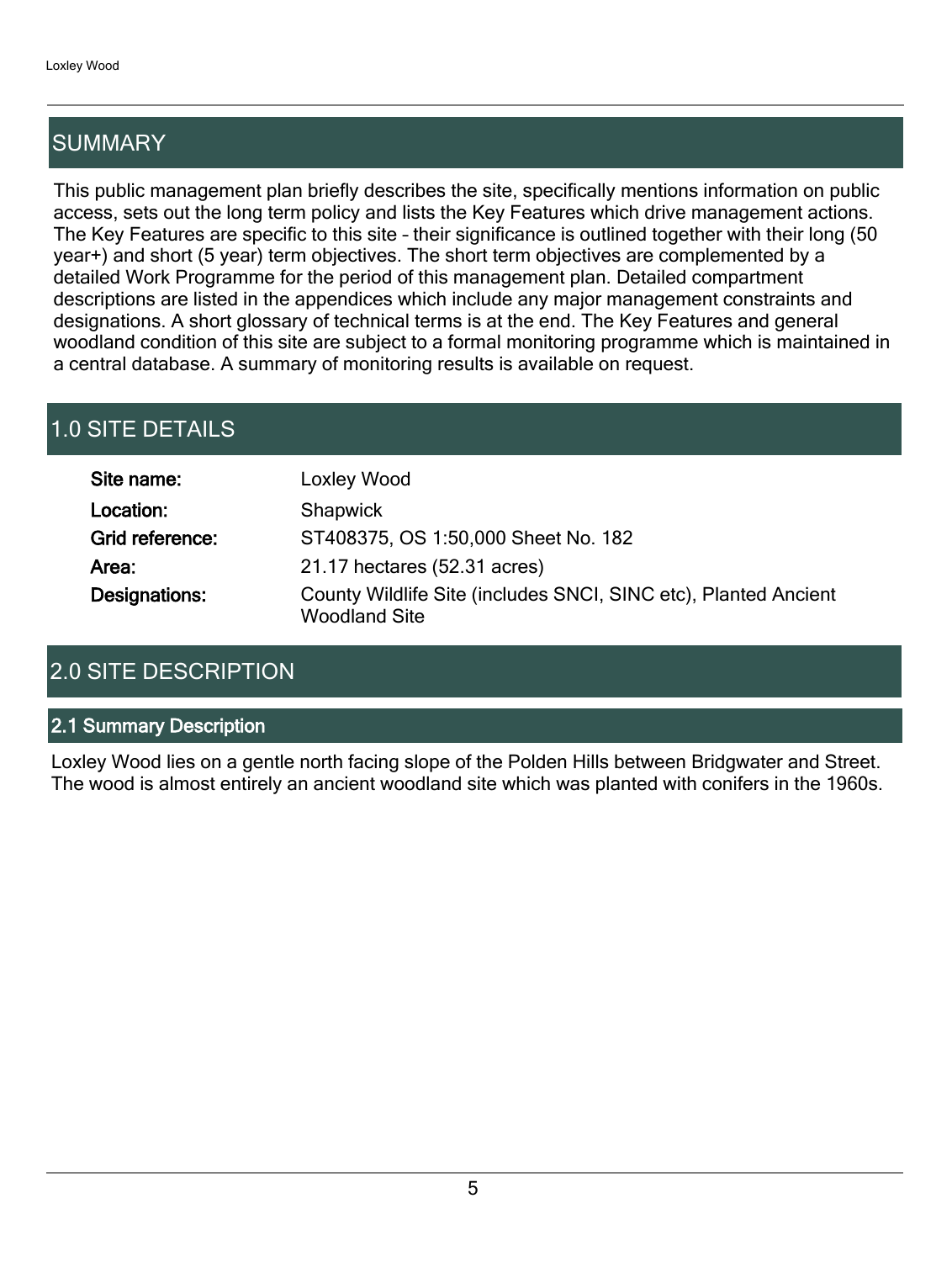### 2.2 Extended Description

Loxley Wood is on the Polden Hills, situated between the Somerset Levels, on the north side of the A39 between Bridgwater and Glastonbury. It forms the major part of a slightly larger area of woodland. It is within The Mid Somerset Hills National Character Area (NCA) 143.

The site was acquired by the Woodland Trust in 1999 and is a mixed broadleaved Ancient Woodland Site with planted conifers. PAWS). The previous native broadleaved canopy - most likely oak - was cleared and replanted in 1967. The majority of the site (compartment 2) now consists of a mix of mostly regenerated ash, oak and field maple, a hazel understorey in places, and a proportion of planted larch and Norway spruce throughout the stands, occasionally dominant. Through the Woodland Trust's gradual restoration approach, the proportion of conifiers has been reduced through thinning interventions between 2002-4 A band of mature broadleaf wood which was seemingly not felled with the rest of the wood remains along the roadside, part of thihs area is classifed as Ancient semi-Natural Woodland (ASNW).

There are many old banks within the wood thought to indicate historical ownership and boundary changes. There is a major ditch and bank system around the edges of the wood, and the one on the edge of the A39 may have been along the route of the old roman road.

Records of rare invertebrates, generally species associated with deadwood, are held. These have declined over the last 60 years due to changes in habitat. The main ride and some other parts of the wood have a rich ground flora and many invertebrate associates. There are two small ponds on the northern boundary.

The site has slowly permeable seasonally waterlogged clay soils over Jurassic and Cretaceous clay.

### 3.0 PUBLIC ACCESS INFORMATION

### 3.1 Getting there

Parking

Parking for up to four cars exists in the management gateway from Wood Lane. There are 2 lay-bys on the A39 from which unauthorised access to the wood is obtained by crossing land owned by Somerset County Council.

### Public Transport

The closest frequently used bus stop is at Church Rd in Shapwick, which is 1.2 km away via road. Alternatively a less well serviced stop is 1 km away in Greinton which is 1 km away via public footpath.

### 3.2 Access / Walks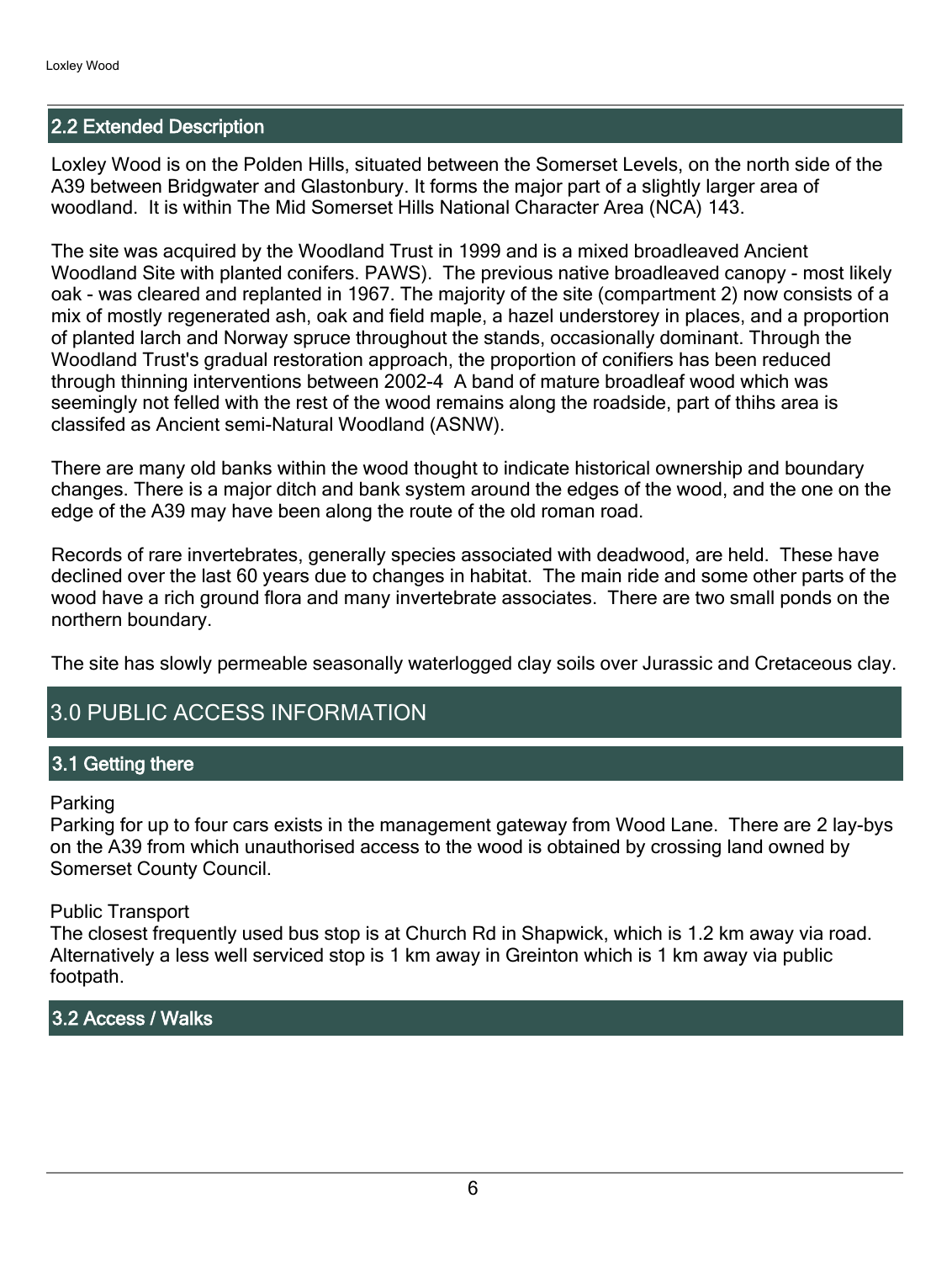#### Access

Public access is available from the Wood Lane running along the western boundary and from the public footpath on the eastern boundary. A route has now been opened incorporating the main woodland ride and linking with an adjacent footpath, and a circular route can be found along the northern boundary. The main track through the wood is unsurfaced and can be muddy in places. Other informal tracks exist within the wood.

### Parking

Parking for up to four cars exists in the management gateway from Wood Lane. There are 2 lay-bys on the A39 from which unauthorised access to the wood is obtained by crossing land owned by Somerset County Council.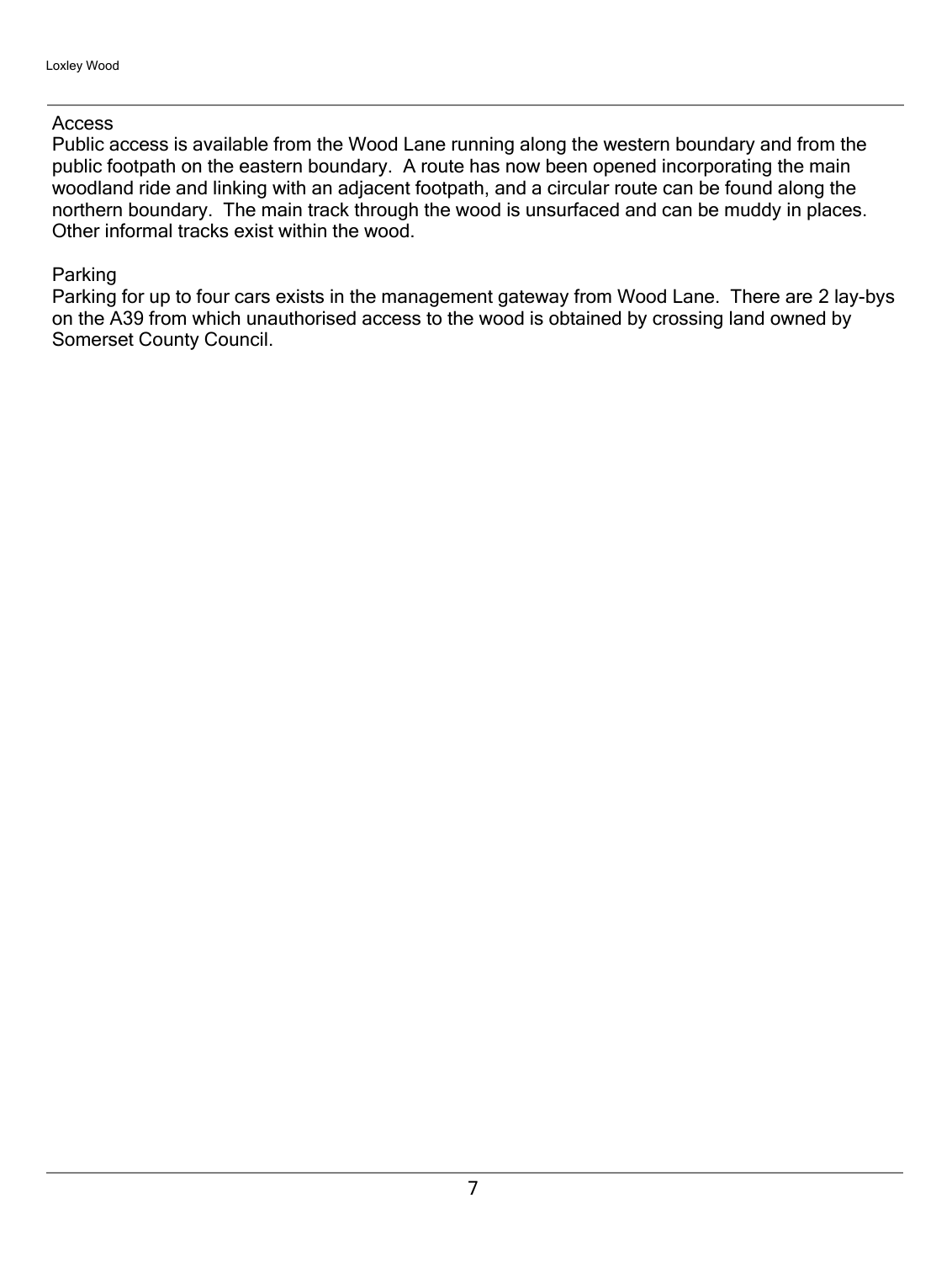### 4.0 LONG TERM POLICY

Ancient Woodland Site - In 50 years' time the PAWS area will have been restored through gradual thinning and selective felling to promote a broadleaved canopy with a diverse structure favouring ancient woodland features and semi-natural flora and vegetation; composition will be largely composed of native and honorary native broadleaved species, although some conifer trees will be retained in reference to the plantation history of the site and to improve long term resilience. The woodland will be managed through a Continuous Cover Forestry based approach to develop and maintain a mixed age and species structure, to promote healthy, species-rich and resilient woodland. The main ride edges will have a varied structure maintained through 2-zone management. All historic features will remain in good condition and be protected during harvesting operations.

Public Access - In 50 years' time the importance of the wood as a local recreational resource will have been maintained and improved, so the site is valued by local users and visitors, both as a through route and a recreational and interesting resource in its own right. Access will continue to work towards the Trust's objectives of inspiring everyone to value woods and trees, and appropriate access infrastructure will be installed and maintained to support visitors.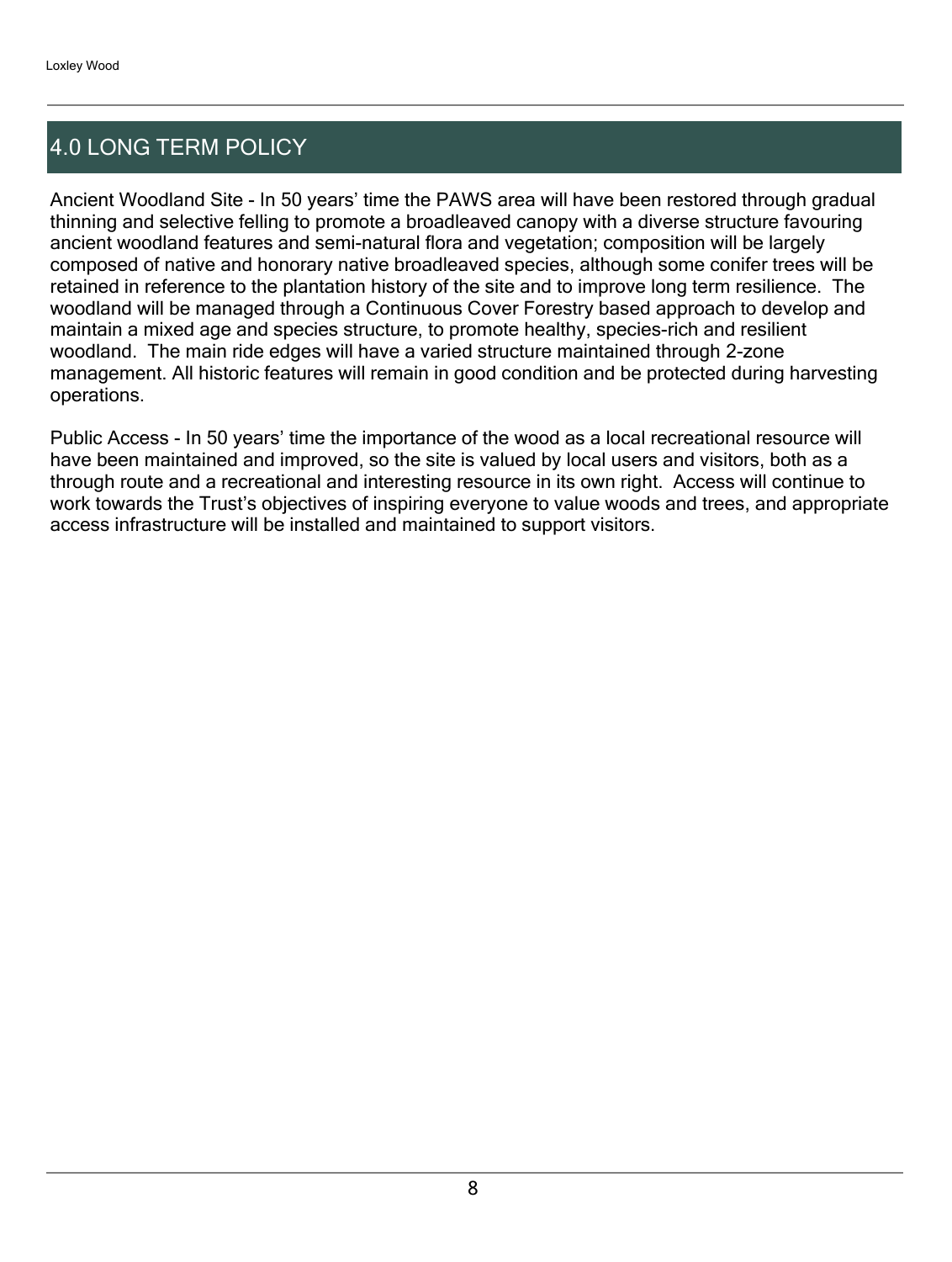### 5.0 KEY FEATURES

The Key Features of the site are identified and described below. They encapsulate what is important about the site. The short and long-term objectives are stated and any management necessary to maintain and improve the Key Feature.

### 5.1 Ancient Woodland Site

### **Description**

Loxley Wood is a mixed broadleaved Ancient Woodland Site which was planted with conifers (larch and Norway Spruce) in 1967 when most of the ancient woodland broadleaved trees (mostly oak) were felled. The site was acquired by the Woodland Trust in 1999 and restoration through the thinning of conifers began between 2002 - 2004. It now has a mixed canopy of mostly ash, with some oak, field maple, and willow, with a hazel, spindle and dogwood understory as well as approxmately 50% remaining planted larch and Norway spruce. A strip of semi-natural ancient woodland remains along the south-eastern roadside boundary which is predominantly mature oak, with mature horse chestnut, ash and sycamore trees over a hazel understory with a rich ground flora. Part of the area is owned by Somerset County Council, ownership over a small section at the eastern end is unknown.

The central ride running West-East along a central track has been coppiced on rotation in 2013, 2014, 2015, and 2016 into scalloped glades. It has a diverse understory including hazel, ash, dogwood, spindle, willow sp, field maple and alder with a species rich ground flora including Early purple, common spotted and butterfly orchids, wood millet and other species indicative of ancient woodland. It also supports a huge range of invertebrates.

Management access is gained from a small side road directly into the wood, and from a field gate on the A39 in the south of the wood. The site has slowly permeable seasonally waterlogged clay soils over Jurassic and Cretaceous clay. There are two small ponds on the northern boundary which can dry up.

#### **Significance**

The wood is a mainly a Plantation on Ancient Woodland (PAWS) site with a small strip of ancient woodland. It has a Local Wildlife Site due to its Ancient Woodland Site status and associated ecology.

Although the Mid Somerset Hills feel fairly wooded, only 5% of the area is covered in woodland and Loxley is the only Ancient Woodland Site within a 5 mile radius, although much of this also includes areas of the Somerset Levels. Past records show the wood had a very rich invertebrate fauna, particularly those associated with dead wood. It is in a largely agricultural landscape and is large enough to sustain viable populations of woodland species acting as a reservoir for their future spread.

The Woodland Trust's aim is to protect and restore all ancient woodland and the ownership of Loxley Wood helps contribute to this through the use of the site to demonstrate PAWS restoration.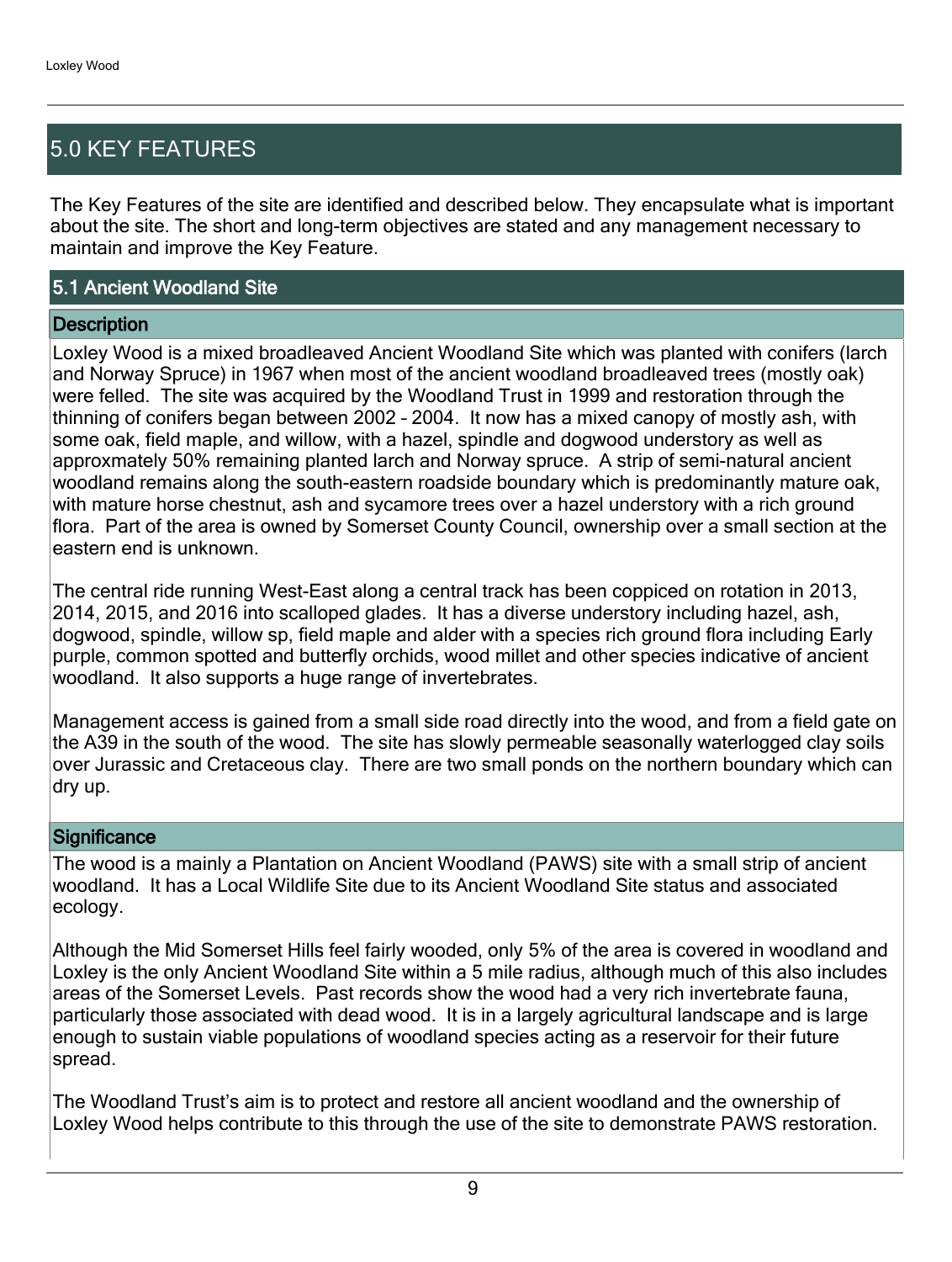### Opportunities & Constraints

### **Opportunity**

Due to the spread of ash dieback in the region it is likely much of dominant ash canopy may be affected and eventually succumb. Depending on how quickly this occurs, stand collapse in terms of ecological functioning is a very real risk given the high proportion of ash. In order to mitigate against this; growth and development of overshaded alternative broadleaved species including oak, cherry, birch and other understory species should be promoted. In practical terms this would mean respacing/thinning ash to promote these alternative species where present. Most are currently suppressed by the ash's typical vigorous growth and this process would halt trees' further decline and promote the development of a future canopy.

**Constraints** 

Dumping and litter from the users of lay-bys introduce litter and invasive non-native plant species.

### Factors Causing Change

-The current dominance of closely spaced ash in the canopy means there is little opportunity for the natural regeneration of other species due to light conditions.

-Deer browsing affecting recruitment of natural regeneration, of increased importance in light of pests and diseases, also limiting the success of rotational rideside coppicing to create and maintain transitional habitat

-Squirrel damage preventing some broadleaf trees from reaching maturity, notably of future concern (beyond scope of this plan) given the likely increase of oak (susceptible to squirrel damage) as a canopy tree with the demise of ash.

-Pests and tree diseases - ash dieback and Phytophthora ramorum in larch leading to a potential stand collapse (ecological functioning) if trees succumb quickly which could also cause a flush of bramble leading to the suppression of natural regeneration of tree and flora species.

Fly Tipping/litter primarily along the A39 road edge but also around the main entrance.

### Long term Objective (50 years+)

In 50 years' time the PAWS areas will have been restored through gradual thinning and selective felling to promote a broadleaved canopy with a diverse structure favouring ancient features and semi-natural flora and vegetation; composition will be largely composed of native and honorary native broadleaved species, although some conifer trees will be retained in reference to the plantation history of the site and to improve long term resilience. The woodland will be managed through a CCF based approach to develop and maintain a mixed age and species structure, to promote a healthy, species-rich and resilient woodland.

Short term management Objectives for the plan period (5 years)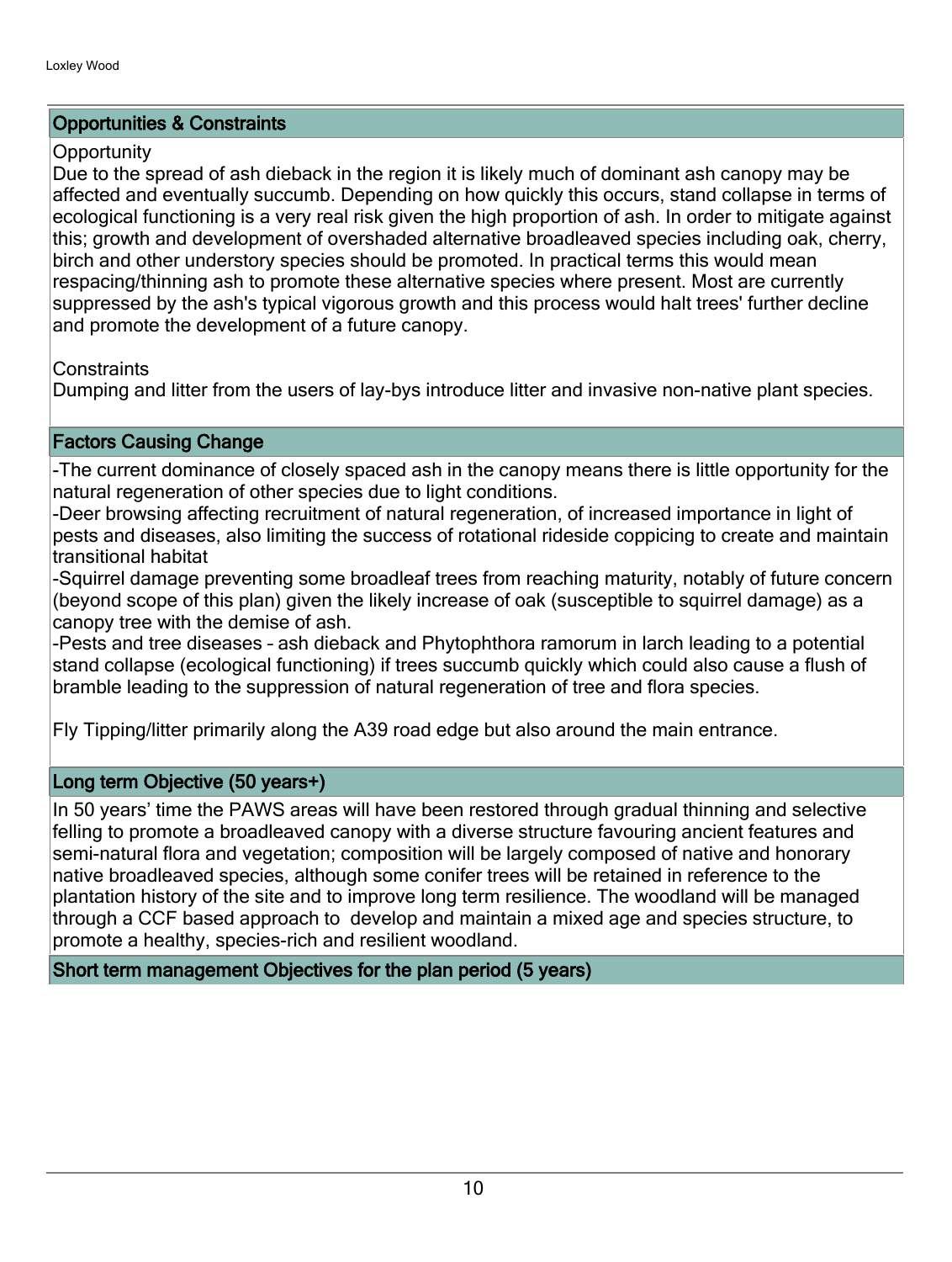Maintain the area of ASNW in its current condition with maturing trees, a rich shrub layer and small amounts of regeneration, and extensive ASNW ground flora.

As part of holistic silvicultural strategy maintain PAWS restoration programme across cpt 2 using gradual approach to move composition towards a predominantly broadleaved composition, selectively thinning stands by removing approximately 20% basal area across the compartments every 5 years, promoting existing broadleaved trees and remnant features including veteran trees; a proportion of felled timber should be left in situ to create deadwood habitat.

As part of the above PAWS restoration interventions, ash (as well as larch) will also be targeted for selective thinning to promote other (often suppressed) broadleaved species notably oak. Thinning the ash will also enable retained healthy trees to develop larger canopies providing better growing conditions and vitality, better enabling them to resist ash dieback for as long as possible while providing better natural regeneration opportunities.

To enhance the quality of transitional woodland habitat, maintain and extend 2-zone ride management across the main ride (between 2a and 2b), extending cyclical cutting and mowing to the main track running N-S.

Deer management will be implemented to reduce the impact of browsing and support natural regeneration processes and ensure success of ride management. Maintain monitoring through deer impact assessments.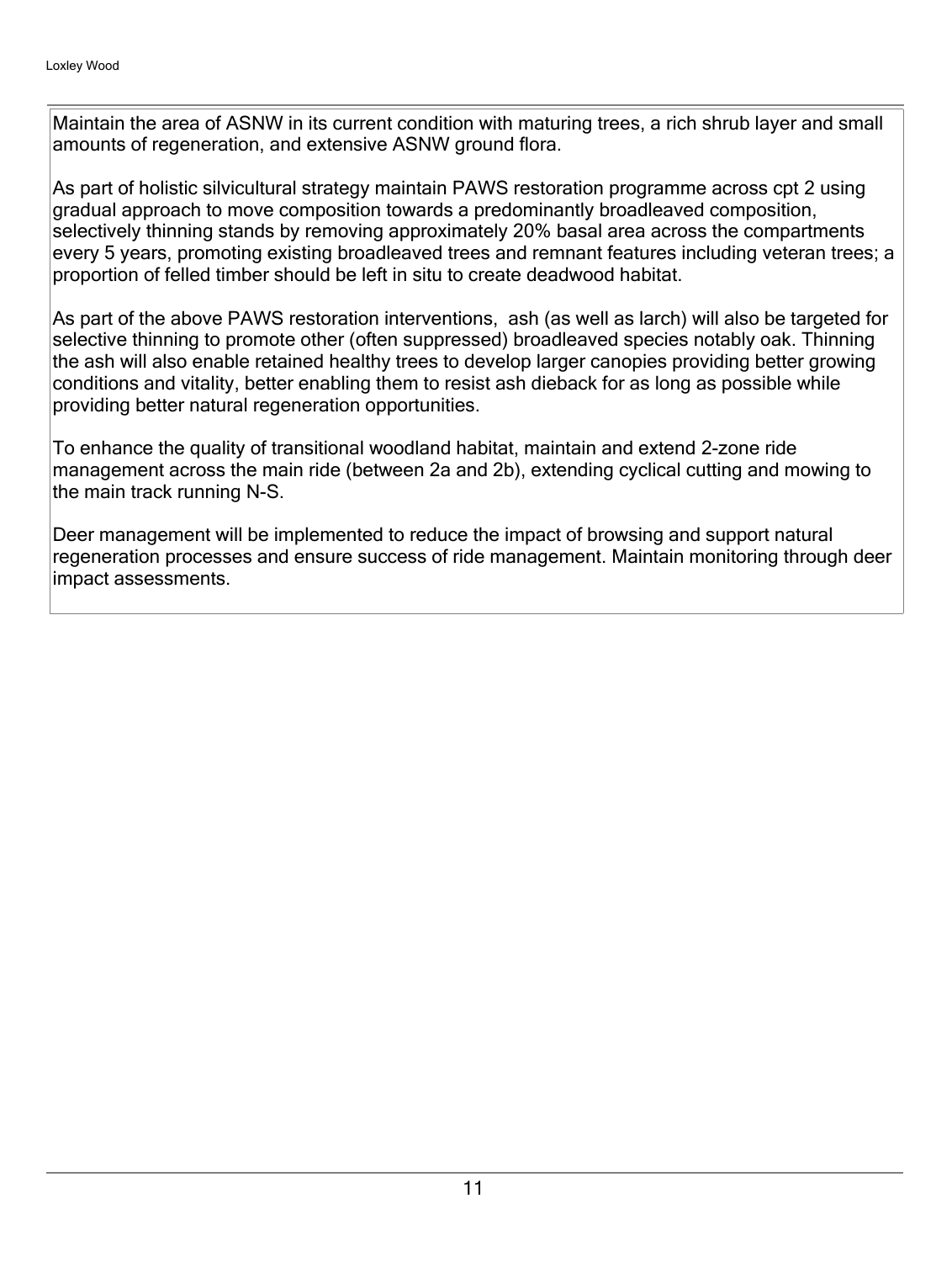### 5.2 Informal Public Access

### **Description**

Loxley Wood is close to the village of Shapwick approx 1km away, and is located 10km west of Glastonbury. Parking for up to four cars exists in the management gateway from Wood Lane. There are 2 lay-bys on the A39 from which unauthorised access to the wood is obtained by crossing land owned by Somerset County Council. Public access from Wood Lane runs through the central ride running West-East along central track and connects with the public footpath on the eastern boundary to Shapwick Village. A route has now been opened incorporating the main woodland ride and linking with an adjacent footpath, and a circular route can be found along the northern boundary. The main track through the wood is unsurfaced and can be muddy in places, and other informal tracks exist within the wood. All paths throughout the wood are relatively flat.

It lies on a gentle north facing slope of the Polden Hills that rise up from the Somerset Levels, with the popular Shapwick Heath NNR approximately a mile north of the wood.

#### **Significance**

Provision of public access and increasing people's enjoyment of woodland is a key aim of the Woodland Trust, and it is furthered by ownership and management of Loxley Wood. The wood is the only open access wood for miles in all directions. A successful fundraising campaign highlighted local interest in opening the wood for public access.

### Opportunities & Constraints

#### Constraints

The A39 on the southern boundary is a very fast road which may discourage visitors to visit. Accessing or exiting the wood via this route would not be in the interest of public safety. Lay-bys along the main road and the small car park on Wood Lane receive some anti-social activity and fly-tipping.

### Factors Causing Change

Fly Tipping and litter

### Long term Objective (50 years+)

In 50 years' time the importance of the wood as a local recreational resource will have been maintained and improved, so the site is valued by local users and visitors, both as a through route and a recreational and interesting resource in its own right. Access will continue to work towards the Trust's objectives of inspiring everyone to value woods and trees, and appropriate access infrastructure will be installed and maintained to support visitors.

Short term management Objectives for the plan period (5 years)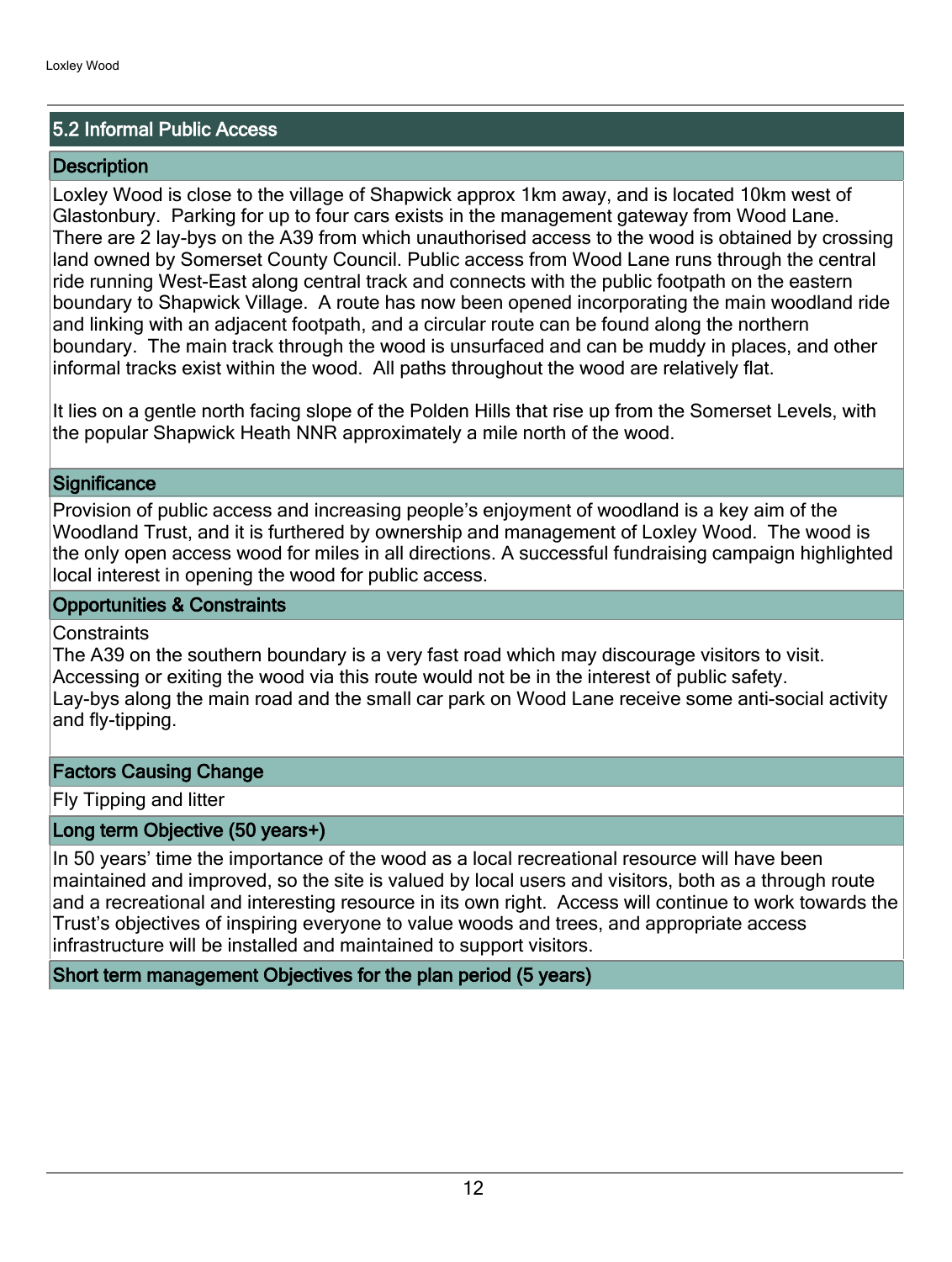The short term objective is to maintain and improve the site as easily accessible, attractive, well maintained and safe woodland in accordance with access category C. This will be done by:

Main paths are to be cut and maintained as necessary twice each year in June and September, and cleared of litter and obstructions such as fallen branches.

Litter clearance around entrances and parking areas will take place every quarter in March, June, September, and December. Targeting main gate from Wood Lane and both road laybys on A39. Litter pick at least 5m into the wood at each location.

Entrance furniture will be maintained to keep them welcoming and in good condition, and maintained during path cuts to improve access.

Legal responsibilities - Cut along the two roadside edges on West and Southern boundaries with tractor mounted flail or similar. NOTE part of the A39 roadside does not belong to the Trust so please check map carefully.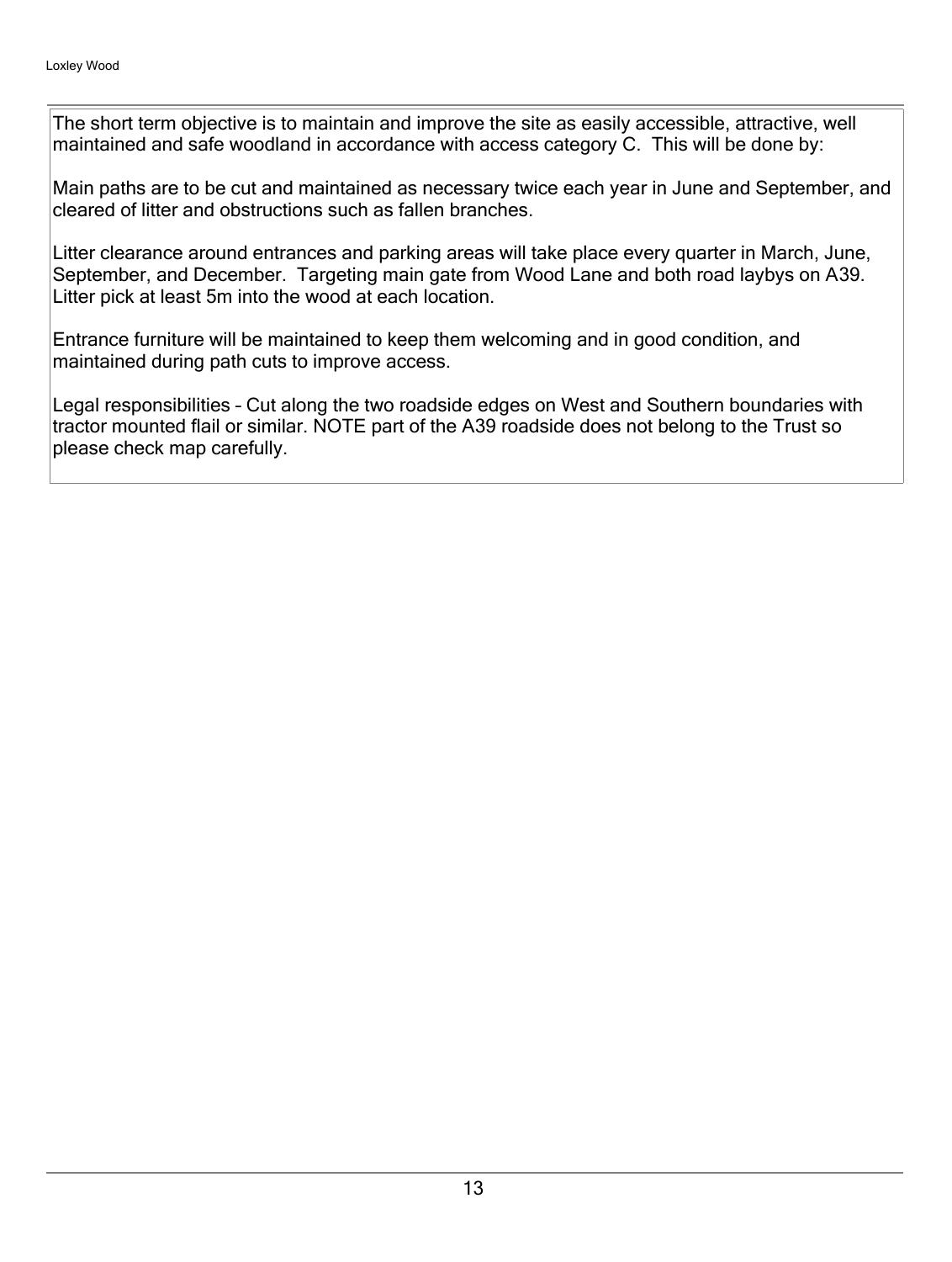| <b>6.0 WORK PROGRAMME</b> |                     |                    |        |  |  |  |
|---------------------------|---------------------|--------------------|--------|--|--|--|
| Year                      | <b>Type of Work</b> | <b>Description</b> | Due By |  |  |  |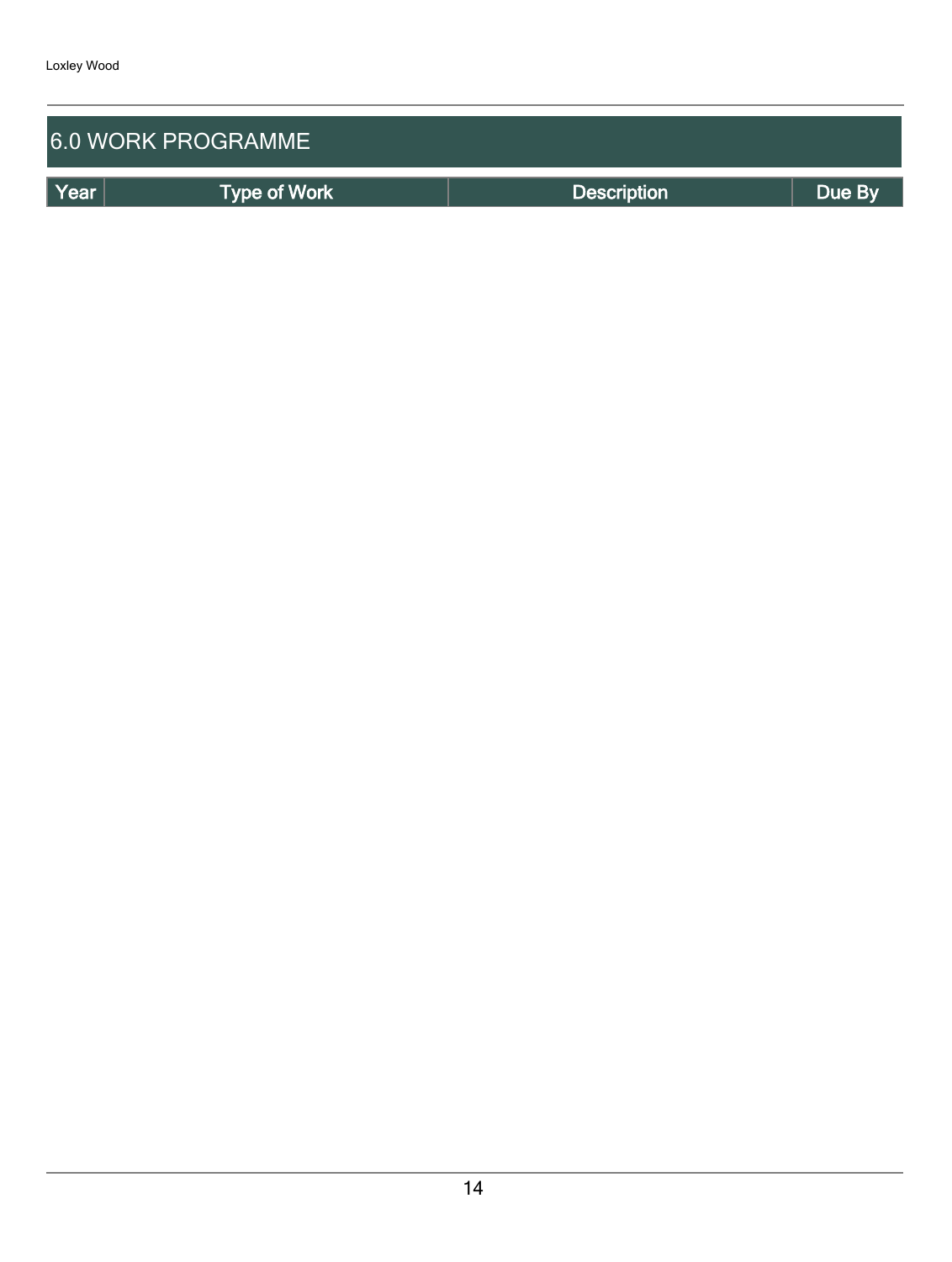### APPENDIX 1: COMPARTMENT DESCRIPTIONS

| Cpt<br>No.                                                                                                                                                                                                                                                                                                                                                                                                                                                                                                                                                                                                                                                                                                                        | Area<br>(ha) | <b>Main</b><br><b>Species</b> | Year | <b>Management</b><br>Regime | <b>Major</b><br><b>Management</b><br><b>Constraints</b> | <b>Key Features</b><br><b>Present</b>                                               | <b>Designations</b>                                                                                            |
|-----------------------------------------------------------------------------------------------------------------------------------------------------------------------------------------------------------------------------------------------------------------------------------------------------------------------------------------------------------------------------------------------------------------------------------------------------------------------------------------------------------------------------------------------------------------------------------------------------------------------------------------------------------------------------------------------------------------------------------|--------------|-------------------------------|------|-----------------------------|---------------------------------------------------------|-------------------------------------------------------------------------------------|----------------------------------------------------------------------------------------------------------------|
| 1a                                                                                                                                                                                                                                                                                                                                                                                                                                                                                                                                                                                                                                                                                                                                | 0.64         | Oak<br>(pedunc<br>ulate)      |      | <b>High forest</b>          | Archaeological<br>features                              | Ancient<br>Woodland Site,<br>Informal Public<br><b>Access</b>                       | <b>County Wildlife</b><br>Site (includes<br>SNCI, SINC etc),<br><b>Planted Ancient</b><br><b>Woodland Site</b> |
| A thin roadside strip of mature pedunculate oak over a hazel understorey. Occasional ash,<br>sycamore and horse chestnut. Rich ground flora including wood anemone, yellow archangel, early<br>purple and common spotted orchids. (reduced in 2017 to cover only the ASNW area to the east of<br>the strip).                                                                                                                                                                                                                                                                                                                                                                                                                      |              |                               |      |                             |                                                         |                                                                                     |                                                                                                                |
| 2a                                                                                                                                                                                                                                                                                                                                                                                                                                                                                                                                                                                                                                                                                                                                | $12.98$ Ash  |                               | 1967 | High forest                 | Archaeological<br>features                              | Ancient<br>Woodland Site, Site (includes<br><b>Informal Public</b><br><b>Access</b> | <b>County Wildlife</b><br>SNCI, SINC etc),<br><b>Planted Ancient</b><br><b>Woodland Site</b>                   |
| Naturally regenerated ash with P67 larch and Norway spruce. Conifers were thinned 2002/4<br>resulting in over 50% semi-natural composition of ash over hazel coppice. Scattered regeneration<br>of oak, field maple and woody shrubs including hazel, dogwood, wild privet, honeysuckle and<br>spindle, and ground flora including wood anemone, yellow archangel. Bounded on northern edge<br>by margin of more natural vegetation including ash, field maple, scattered oak and woody shrubs of<br>a wide range of ages including some very old individual trees. Rich flora along main ride inc early<br>purple, common spotted and butterfly orchids, and wood millet. There are two small ponds on the<br>northern boundary. |              |                               |      |                             |                                                         |                                                                                     |                                                                                                                |
| 2 <sub>b</sub>                                                                                                                                                                                                                                                                                                                                                                                                                                                                                                                                                                                                                                                                                                                    | 7.55         | Europea<br>n larch            | 1967 | <b>High forest</b>          |                                                         | Ancient<br><b>Woodland Site,</b><br><b>Informal Public</b><br>Access                |                                                                                                                |
| Northern section above ride. Ash, larch and spruce.                                                                                                                                                                                                                                                                                                                                                                                                                                                                                                                                                                                                                                                                               |              |                               |      |                             |                                                         |                                                                                     |                                                                                                                |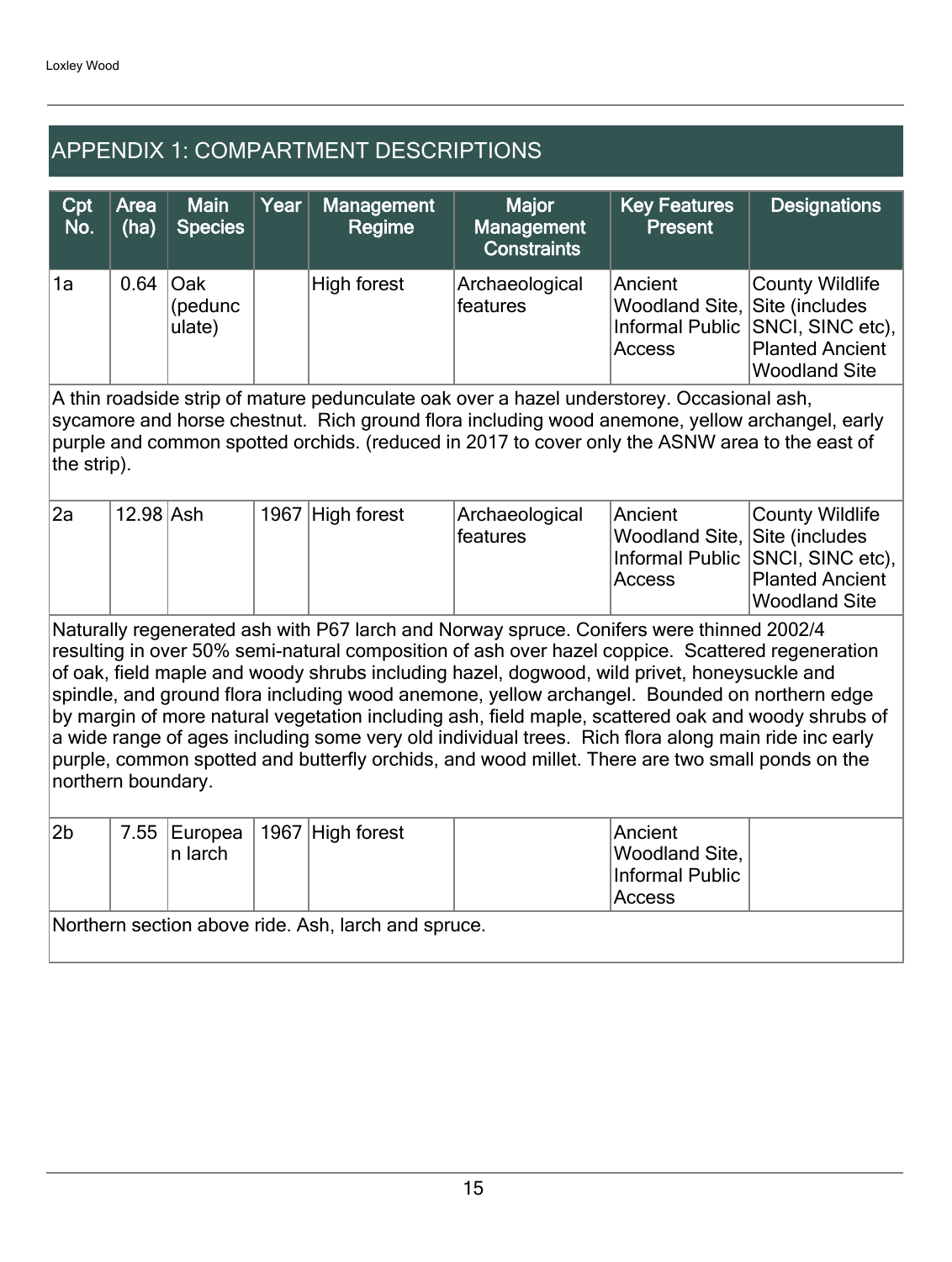## Appendix 2: Harvesting operations (20 years)

| <b>Forecast</b><br>Year | Cpt            | <b>Operation Type</b> | <b>Work Area</b><br>(ha) | <b>Estimated</b><br>vol/ha | <b>Estimated total</b><br>vol. |
|-------------------------|----------------|-----------------------|--------------------------|----------------------------|--------------------------------|
| 2020                    | 1a             | Thin                  | 0.64                     | 8                          | 5                              |
| 2020                    | 2a             | Thin                  | 12.98                    | 19                         | 250                            |
| 2020                    | 2 <sub>b</sub> | Thin                  | 7.55                     | 20                         | 150                            |
| 2023                    | 1a             | Thin                  | 0.64                     | 8                          | 5                              |
| 2023                    | 2a             | Thin                  | 12.98                    | 19                         | 250                            |
| 2023                    | 2 <sub>b</sub> | Thin                  | 7.55                     | 20                         | 150                            |
| 2028                    | 1a             | Thin                  | 0.64                     | 8                          | 5                              |
| 2028                    | 2a             | Thin                  | 12.98                    | 19                         | 250                            |
| 2028                    | 2 <sub>b</sub> | Thin                  | 7.55                     | 20                         | 150                            |
| 2033                    | 1a             | Thin                  | 0.64                     | 8                          | 5                              |
| 2033                    | 2a             | Thin                  | 12.98                    | 19                         | 250                            |
| 2033                    | 2 <sub>b</sub> | Thin                  | 7.55                     | 20                         | 150                            |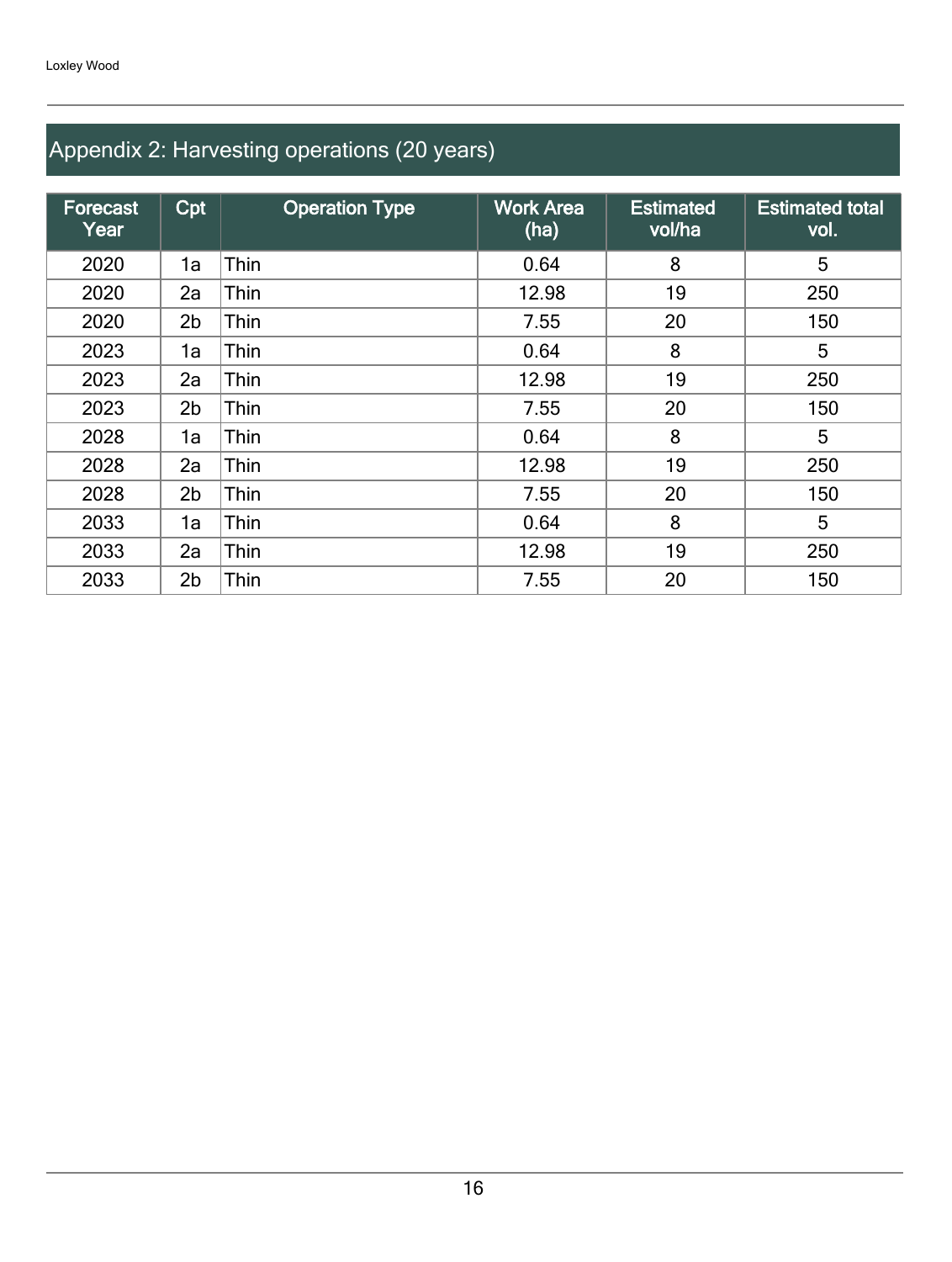### **GLOSSARY**

### Ancient Woodland

Ancient woods are defined as those where there has been continuous woodland cover since at least 1600 AD. In Scotland ancient woods are defined strictly as sites shown as semi-natural woodland on the 'Roy' maps (a military survey carried out in 1750 AD, which is the best source of historical map evidence) and as woodland all subsequent maps. However, they have been combined with long-established woods of semi-natural origin (originating from between 1750 and 1860) into a single category of Ancient Semi-Natural Woodland to take account of uncertainties in their identification. Ancient woods include Ancient Semi-Natural Woodland and plantations on Ancient Woodland Sites (see below). May support many species that are only found in ancient woodland.

### Ancient Semi - Natural Woodland

Stands in ancient woods defined as those consisting predominantly of native trees and shrubs that have not obviously been planted, which have arisen from natural regeneration or coppice regrowth.

### Ancient Woodland Site

Stands in ancient woods that have been converted to plantations, of coniferous, broadleaved or mixed species, usually for timber production, including plantations of native species planted so closely together that any semi-natural elements of the understorey have been suppressed.

### Beating Up

Replacing any newly planted trees that have died in the first few years after planting.

### **Broadleaf**

A tree having broad leaves (such as oak) rather than needles found on conifers (such as Scots pine).

### **Canopy**

The uppermost layer of vegetation in a woodland, or the upper foliage and branches of an individual tree.

### Clearfell

Felling of all trees within a defined area.

### **Compartment**

Permanent management division of a woodland, usually defined on site by permanent features such as roads. See Sub-compartments.

### **Conifer**

A tree having needles, rather than broadleaves, and typically bearing cones.

### Continuous Cover forestry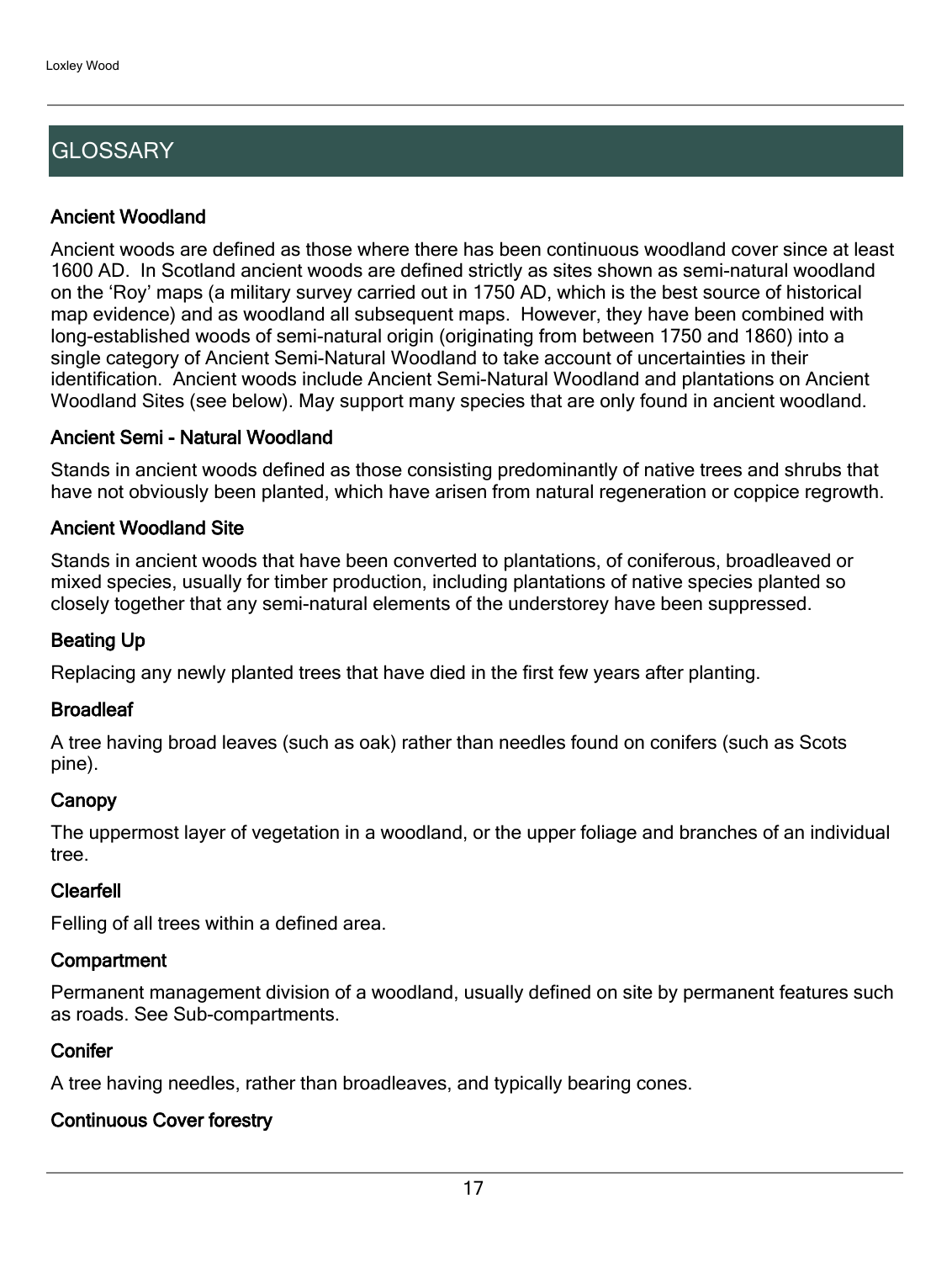A term used for managing woods to ensure that there are groups or individual trees of different ages scattered over the whole wood and that some mature tree cover is always maintained. Management is by repeated thinning and no large areas are ever completely felled all at once.

### **Coppice**

Trees which are cut back to ground levels at regular intervals (3-25 years).

### Exotic (non-native) Species

Species originating from other countries (or other parts of the UK) that have been introduced by humans, deliberately or accidentally.

### Field Layer

Layer of small, non-woody herbaceous plants such as bluebells.

### Group Fell

The felling of a small group of trees, often to promote natural regeneration or allow planting.

### Long Term Retention

Discrete groups of trees (or in some cases single trees) that are retained significantly past their economic felling age. Operations may still be carried out within them and thinning is often necessary to maintain stability.

### Minimum Intervention

Areas where no operations (such as thinning) will take place other than to protect public safety or possibly to control invasive exotic species.

### Mixed Woodland

Woodland made up of broadleaved and coniferous trees.

### National vegetation classification (NVC)

A classification scheme that allows an area of vegetation to be assigned to the standardised type that best matches the combination of plant species that it contains. All woodlands in the UK can be described as being one of 18 main woodland types (W1 - W18), which principally reflect soil and climatic conditions. For example, Upland Oakwoods are type W11, and normally occur on well drained infertile soils in the cooler and wetter north and west of Britain. Each main type can be subdivided into numerous subtypes. Most real woods contain more than one type or sub-type and inevitably some woods are intermediate in character and can't be properly described by any sub type.

### Native Species

Species that arrived in Britain without human assistance.

### Natural Regeneration

Naturally grown trees from seeds falling from mature trees. Also regeneration from coppicing and suckering.